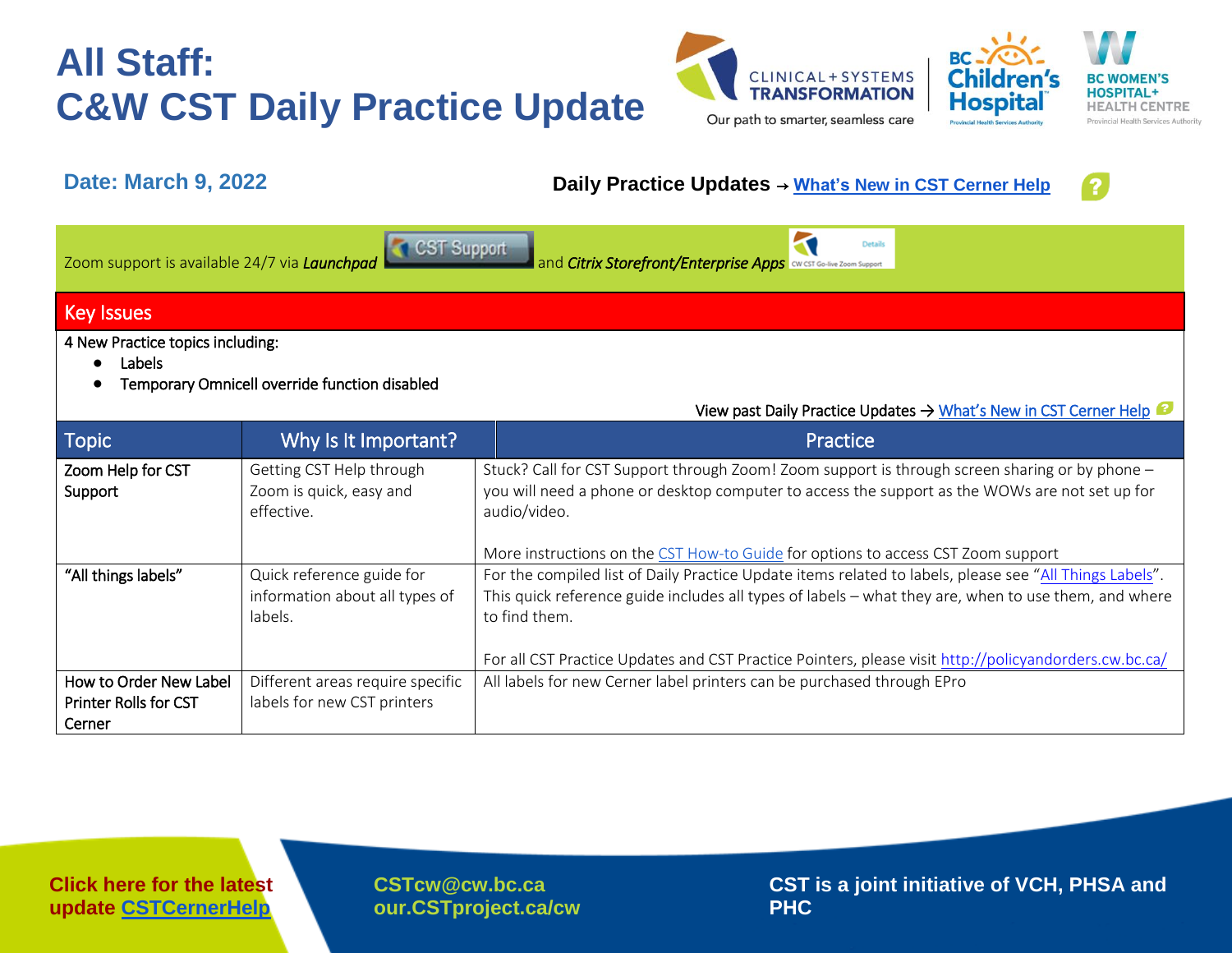# **All Staff: C&W CST Daily Practice Update**





|                            |                                     | Labels and Ink<br>Zebra ZT230 - large<br>Honeywell Mobile Printer<br>Zebra ZD420 - small<br><b>Fujitsu Document</b><br>Ribbon<br>volume label printer<br>volume label printer<br>Scanner<br>To order labels for general units and clinics as well as specific departments see<br>CST Cerner Help: Label Printer Stock<br>Downtime printer labels are ordered here from Grand & Toy part number 99086<br>For any questions email: Devices@cstproject.ca |  |  |  |
|----------------------------|-------------------------------------|--------------------------------------------------------------------------------------------------------------------------------------------------------------------------------------------------------------------------------------------------------------------------------------------------------------------------------------------------------------------------------------------------------------------------------------------------------|--|--|--|
| Pharmacy / Omnicell Tips   |                                     |                                                                                                                                                                                                                                                                                                                                                                                                                                                        |  |  |  |
| Omnicell critical override | The Omnicell override function      | The temporary Omnicell override that was put in place during CST go-live is now disabled. Access                                                                                                                                                                                                                                                                                                                                                       |  |  |  |
| function                   | will no longer be active.           | to medication will now occur through regular processes.                                                                                                                                                                                                                                                                                                                                                                                                |  |  |  |
| How to find Patient        | To facilitate access to patient lab | Reminder about how to find Patient Preferred Lab and Pharmacy information                                                                                                                                                                                                                                                                                                                                                                              |  |  |  |
| Preferred Lab and          | and pharmacy information            |                                                                                                                                                                                                                                                                                                                                                                                                                                                        |  |  |  |
| Pharmacy information       |                                     | This information can be found here (scroll to the topic "Patient Preferred Information" and click                                                                                                                                                                                                                                                                                                                                                      |  |  |  |
|                            |                                     | on the "+" icon). Please see the screen shot below:                                                                                                                                                                                                                                                                                                                                                                                                    |  |  |  |

**Click here for the latest update [CSTCernerHelp](http://cstcernerhelp.healthcarebc.ca/#t=Whats_New%2FWhat_s_New.htm&rhsearch=favourites%20printer&rhsyns=%20)**

**[CSTcw@cw.bc.ca](mailto:CSTcw@cw.bc.ca)  our.CSTproject.ca/cw** **CST is a joint initiative of VCH, PHSA and PHC**